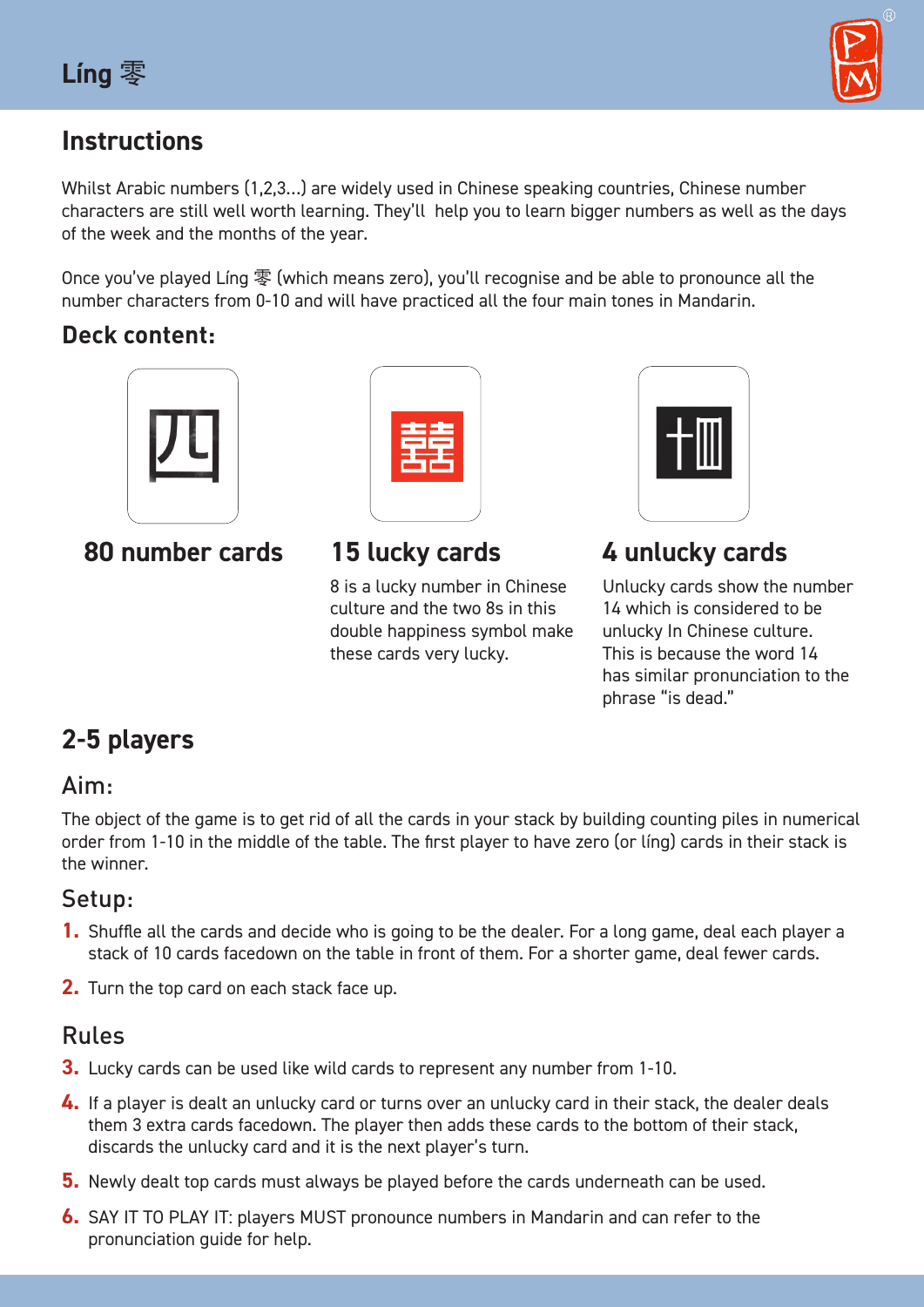



## **How to play:**

- **1.** The player to the left of the dealer goes first. The dealer deals this player three cards face up.
- **2.** If they have a 1 ( $-$ ) or a lucky card which can be used to represent a 1 ( $-$ ), they start a counting pile in the middle of the table.
- **3.** If they have another 1  $(-)$  or lucky card, the player can start another counting pile. There can be up to four counting piles in the middle of the table at any time.
- **4.** The first players turn is not over yet. Each counting pile is going to count numerically from 1 (一) to 10  $(+)$ , so if the first player has a 2  $(\square)$  or a lucky card, they can now place this on top of a 1  $(-)$  card. If they have a 3 ( $\Xi$ ) or a lucky card, they can then place this on top of a 2 ( $\Xi$ ) and so on. When the first player can't play any more cards, their turn is over.
- **5.** The dealer then deals three cards to the next player and their turn begins.
- **6.** This player continues to build on the counting piles, using the top card on their stack or the cards they are dealt. When they're no longer able to play any more cards, the dealer deals 3 cards to the next player.
- **7.** The dealer repeats this process, dealing 3 new cards on top of any remaining cards. The newly dealt top cards must always be played before the cards underneath can be used.



**8.** When a counting pile reaches 10 (十), that pile is removed so a new counting pile can be started. The game ends when a player has no cards left in their stack (they don't need to get rid of all the cards they've been dealt during the game). They are the winner and can shout líng!